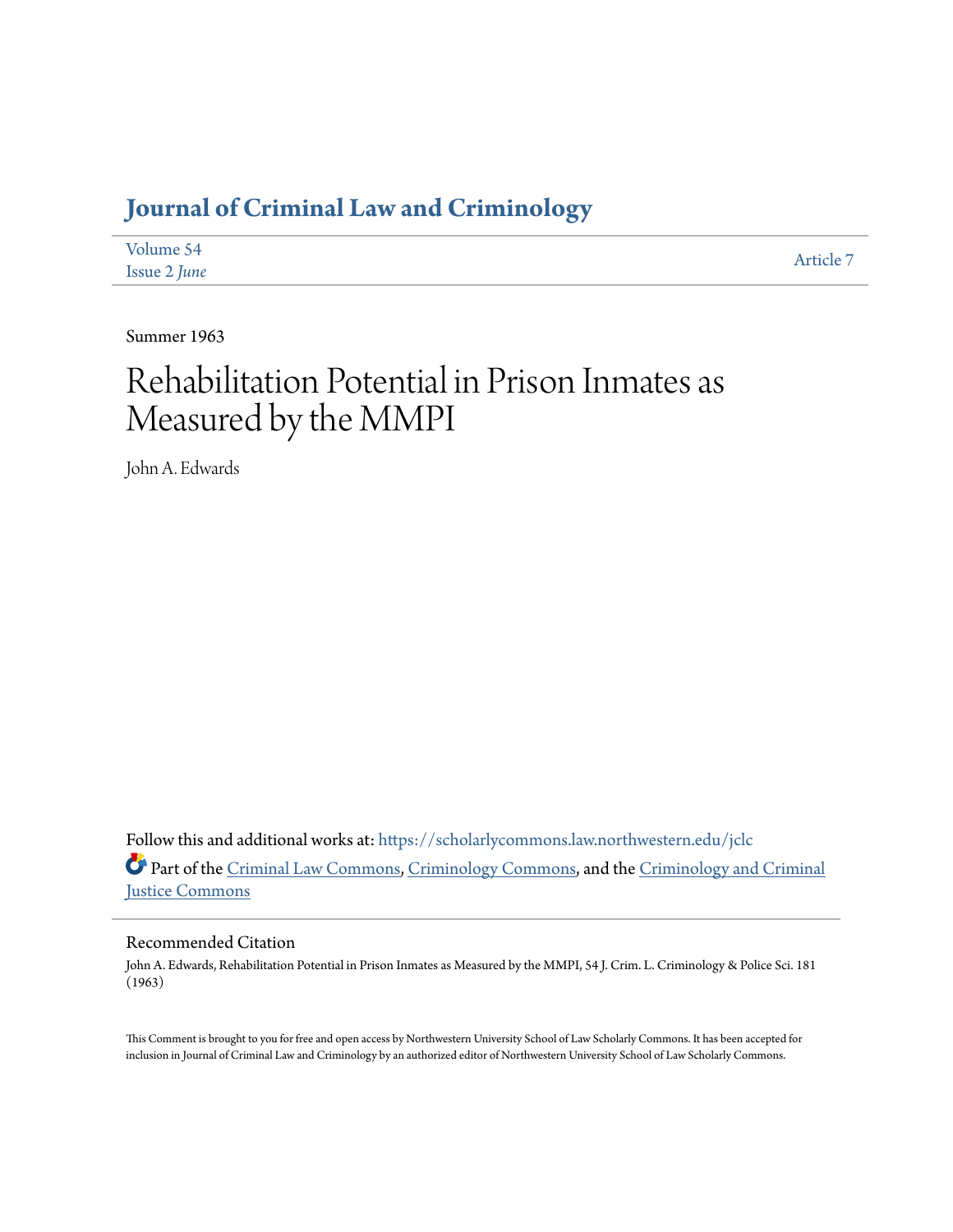#### REHABILITATION POTENTIAL IN PRISON INMATES **AS MEASURED** BY THE MMPI

#### **JOHN A.** EDWARDS\*

#### PROBLEM

Penologists today recognize that antisocial behavior is more firmly established in some inmates than in others. Accordingly, most prisons use grading systems whereby prisoners who do well and adjust to rehabilitation efforts are given special privileges and good jobs, while those who persist in aberrant behavior are closely observed and restricted. The prison psychologist is often called upon to aid in making decisions about the rehabilitation potential of inmates. This task is formidable in view of the many decisions to be made in a limited amount of time by inadequate and often undertrained staffs. Thus the need for quick, economical, and accurate methods of prediction is paramount.

The Minnesota Multiphasic Personality Inventory (MMPI)' and the actuarial method have been used extensively to isolate and describe in a standardized manner the subtle nuances of the personalities of both prison inmates and juvenile delinquents. It has been consistently shown that the MMPI is able to separate groups of inmates and delinquents from groups of "normals," usually high school students, college students, or the original adult norm group.2 The mean profiles produced by these deviant groups are found to be quite similar; elevations of F, Pd, Pa, Pt, Sc, and Ma are found to be the most distinguishing features of these profiles, while the "neurotic triad," Mf, and Si are usually found to be the lowest scales in

\* Clinical Psychologist, Mental Health Center of Western North Carolina, Inc., Asheville, North Carolina.

The author wishes to thank Professor W. Grant Dahlstrom and Mr. James H. Panton for their as-Dahlstrom and Mr. James H. Panton for their as-<br>
sistance and suggestions.<br>
<sup>1</sup> DAHISTROM & WELSH, AN MMPI HANDBOOK<br>(University of Minnesota Press 1960).

2 See Clark, *The Relationship Between MMPI Scores and Psychiatric Classification of Army General Prisoners,* 8 **J.** CrM. PsYcHoL. 86 (1952); Fry, *A Stndy of Per-sonality Traits of College Students ad of State Prison Inmates as Measured by the MMPI,* 28 J. PsYcHoL. 439 (1949); R. E. Smith, Personality Configurations of Adult Male Penal Populations as Revealed by the MMPI (Ann Arbor: University Microfilms, 1955).

the profiles.3 Various supplementary MMPI scales<sup>4</sup> have been employed in the study of inmates,<sup>5</sup> the most useful being Pr, Re, Do, Dy, Es, Ap, Ec, and De. The following Harris and Lingoes subscales' have also been found useful: Pd 4a, Pd 4b, Ma 1, Ma 2, Pa 1, Pa 2.

The MMPI appears to be less effective in differentiating between more homogeneous groups, such as subgroups of the total inmate population.

**3** Hathaway **&** Monachesi, *The Prediction of Juvenile Delinquents Using the MMPI,* 108 Ami. **J.** PsycHiAT. 469 (1951); HATHAWAY & MONACHESI, ANALYZING AND Predicting Juvenile Delinquency With the MMP] **(1953);** Hathaway & Monachesi, *The Personality of Preddinquent Boys,* 48 **J.** CnRi. L., **C.** & **P.S.** 149 (1957); Hathaway & Monachesi, A Longitudinal Study of the Development of Social Adjustment (unpublished, 1957); Monachesi, *Some Personality Characteristics of Delinquents and Non-Delinquents,* **38 J.** Cmss. L. & C. 487 (1948); Monachesi, *American Studies in the Pre-diction of Recidivism,* 41 **J.** Carm. L. & C. 268 (1950); Wirt & Briggs, *Personality and Environmental Factors in the Development of Delinquency, 73 PSYCHOL. MONOG.*<br>No. 15 (Whole No. 485, 1959).

<sup>4</sup> Names and abbreviations of supplementary scales discussed in this study are as follows: Anxiety (A), Repression (R), Prejudice (Pr.), Status (St.), Responsibility (Re), Dominance (Do), Role Playing (Rp), Dependency (Dy), Ego Strength (Es), "Escapism" Index (Ec), Prison Adjustment (AP), Delinquency

(De), Emotional Immaturity (Em), Recidivism (Rc). 5Panton, *MMPI Code Configurations as Related to Measures of Intelligence Among a State Prison Population,* 15 **J.** CIrm. PSYCHOL. 196 (1959).

**6** Panton, *The Response of Prison Inmates to MMPI Subscales, 6 J. Soc. THERAPY 1 (1959)*.

Subscale names and abbreviations are as follows: Subjective Depression (D 1), Psychomotor Retardation (D 2), Complaints of Physical Malfunctioning (D 3), Mental Dullness (D 4), Brooding (D 5), Denial of Social Anxiety **(Hy 1),** Need for Affection and Reinforcement **(Hy** 2), Lassitude-Malaise **(Hy 3),** Somatic Complaints **(Hy** 4), Inhibition of Aggression **(Hy 5),** Familial Discord **(Pd 1),** Authority Conflict **(Pd** 2), Social Imperturbability **(Pd 3),** Social Alienation **(Pd** 4A), Self Alienation **(Pd** 4B), Ideas of External Influence (Pa **1),** Poignancy (Pa 2), Affirmation of Moral Virtue (Pa **3),** Social Alienation (Sc **1A),** Emotional Alienation (Sc 1B), Lack of Cognitive Ego Mastery (Sc **2A),** Lack of Conative Ego Mastery (Sc 2B), Lack of Ego Mastery-Defect of Inhibition and Control (Sc **2C),** Sensorimotor Dissociation (Sc **3),** Amorality (Ma 1), Psychomotor Acceleration (Ma 2), Imperturbability (Ma **3),** Ego Inflation (Ma 4).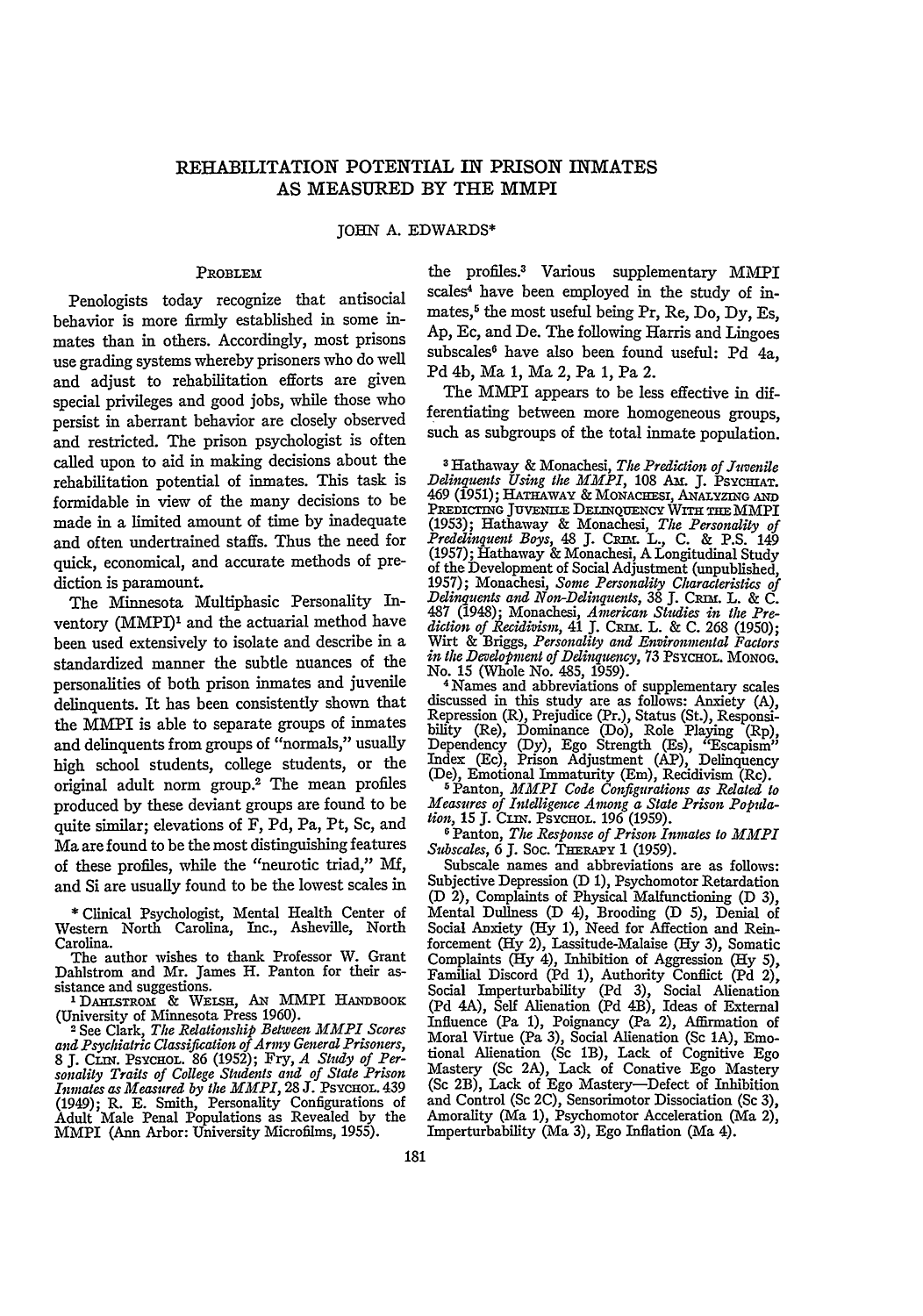Conflicting data have been reported,<sup> $7$ </sup> but the results have generally shown that recidivists and prisoners who continually break prison rules score higher than other inmates on all of the clinical scales of the MMPI, with Pd and Ma being the highest. Scores on Harris and Lingoes subscales Ma 3, Pd 1, and Pd 2 were also high for recidivists.

Other variables found to be important factors in the type of profiles produced by delinquents and inmates are age, race, IQ, sex, education, and socioeconomic background.<sup>8</sup> Reports of their effect, however, have not been consistent.

The present study has further investigated the effectiveness of the MMPI in differentiating among subgroups of the total prison population. This study has pursued the feasibility of employing the MMPI in selecting those youthful first offenders in the prison system who can be successfully rehabilitated in a minimum security youth center.

#### METHOD

The inmates whose MMPI records were analyzed in this study came from two sources: Central Prison in Raleigh, North Carolina, and Umstead Youth Center at Butner, North Carolina. The latter is a minimum security unit for first offenders in which a maximum rehabilitation effort is made.

The MMPI was administered to the Central Prison subjects after they had been classified and had had a chance to adjust to prison life. The MMPI was administered to the Youth Center subjects as they were being initially classified and before they were selected to go to the Youth

7See and compare the following: *Application of the MMI in Differentiating AWOL Recidivists From Non-Recidivists,* **26 J.** PsYcHoL. 229 (1948); Clark, *The Adjustment of Army A WOLs,* 44 **J.** ABNOam. Soc. Psychol. 394 (1949); Dunham, *Factors Related to*<br>*Recidivism in Adults*, 39 J. Soc. Psychol. 77 (1954); Ekman, *A Study of Disciplinary Offenders in a Military Stockade* (Dept. of Army, Final report, project number 6-60-01-022, 1960); Levy & Freeman, *Use of the MMPI in Measuring Adjustment of Prisoners,* 1 **J.** Soc. THRA.PY 33 (1954); Levy et al., *The Outstanding Personality Factors Among the Popdation of a State Penitentiary: A Preliminary Report,* 13 **J.** Clrm. EXPER. PSYCHOPATH. 117 (1952); Morrice, *The MMPI in* 

*Recidivist Prisoners,* 108 **J. MEN.T.** ScI. 632 (1957). **<sup>8</sup>**Caldwell, *Case Analysis Method for the Personality Study of Offenders,* 45 **J.** *CvInr.* L., **C.** & **P.S.** <sup>291</sup> Study of Offenders, 45 J. CRIM. L., C. & P.S. 291<br>(1954); Fry, *supra* note 2; Panton, MMPI Code Con-<br>figurations as Related to Measures of Intelligence figurations as Related to Measures of Intelligence Among a State Prison Population (unpublished manu- script 1958); Panton, *Inmate Personality Differences* Related to Recidivism, Age, and Race as Measured by<br>the MMPI, 4 J. CORRECT. PSYCHOL. 28 (1959);<br>Stanton, Group Personality Profiles Related to Aspects<br>of Antisocial Behavior, 47 J. CRIM. L., C. & P. S. 340 (1956).

Center. These inmates were carefully selected for the Youth Center on the basis of the following criteria: The inmate had to be (1) a male under 25 years of age when sentenced and who had not previously served a term in any jail, prison, or training school, (2) in honor grade and serving a sentence of 12 months or more, (3) physically and emotionally qualified, (4) responsive to training, and (5) desirous of an assignment to a Youth Center.

For purposes of this study, the best and simplest measure of success of rehabilitation was found to be disposition of the inmates. Thus, the following dispositional groups, which range from the most to the least successful outcomes, were utilized in this study:

*Butner Success*  $(N = 18)$ —The inmates in this group have apparently adjusted well to the Youth Center and have served their time there successfully, without return to a field unit or Central Prison. This large group was further divided into two smaller subgroups:

*Butner Parole*  $(N = 9)$ —Members of this group have been paroled before serving their full term and apparently show excellent behavior.

*Butner Term*  $(N = 9)$ —Members of this group served their full term at the Youth Center.

*Butner Failure*  $(N = 18)$ —The inmates in this group have met all of the criteria for entering Butner, but have failed to adjust satisfactorily and have been returned to a field unit or to Central Prison. This large group was also divided into two subgroups:

*Butner Transfer*  $(N = 9)$ —Members of this group have been transferred to field units because they have either broken rules or requested transfer (they didn't like it, or they wanted to be near home, etc.).

*Butner Escape*  $(N = 9)$ —Members of this group have escaped from Butner and consequently have been returned to a field unit or to Central Prison.

*Prison Failure* ( $N = 18$ , including 9 inmates of the smaller group matched with the 4 smaller Butner subgroups)-This last dispositional grouping was obtained from the population at Central Prison and was included in order to provide measures of success ranging from most successful (Butner Parole) to least successful (this group). The inmates in this group have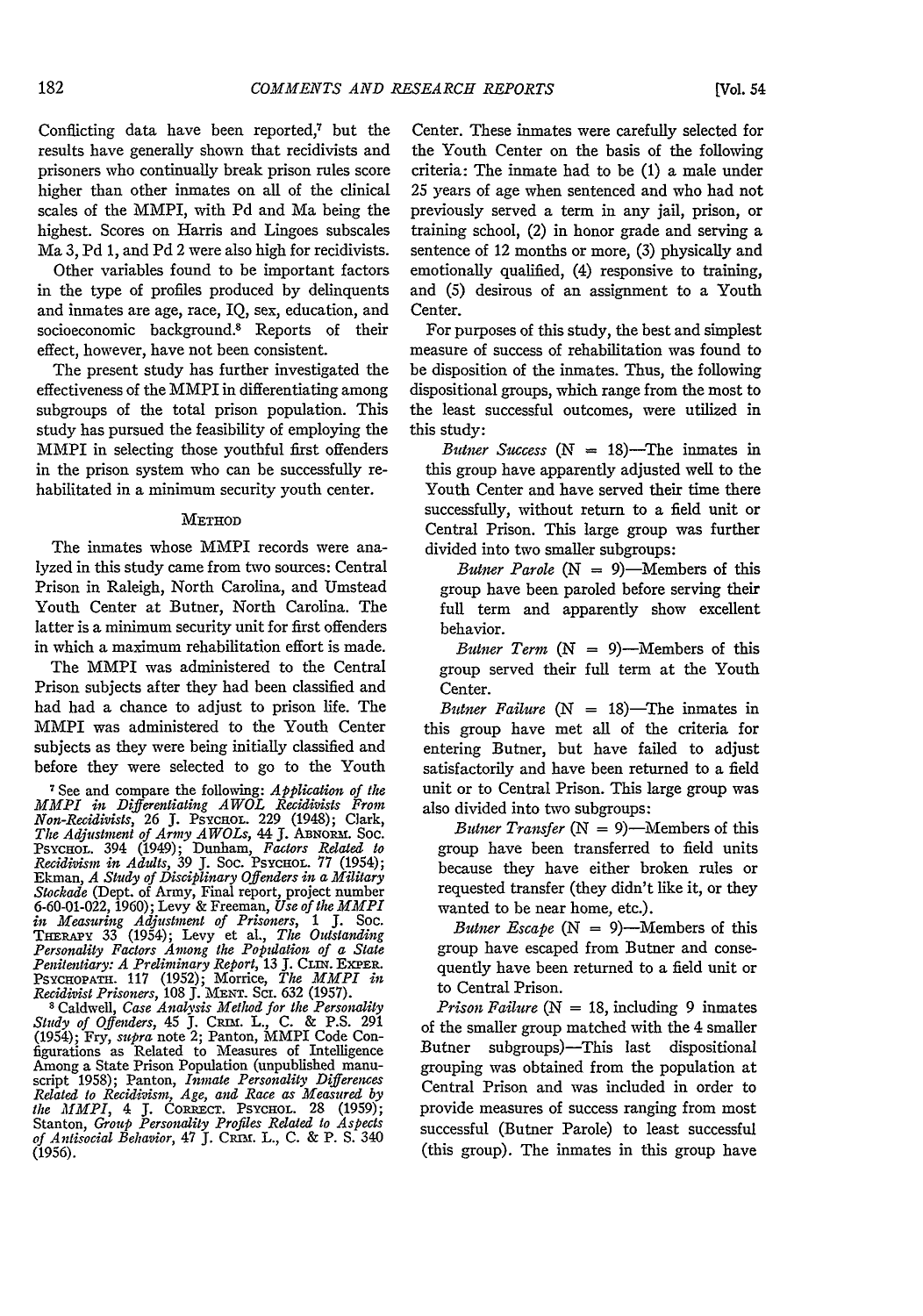|                |  |  | MEAN RAW SCORES, STANDARD DEVIATIONS, AND CODED MEAN MMPI PROFILES FOR THREE LARGE |  |  |  |  |  |  |  |  |
|----------------|--|--|------------------------------------------------------------------------------------|--|--|--|--|--|--|--|--|
|                |  |  | DISPOSITIONAL GROUPINGS AND CODED MEAN PROFILES FOR FIVE SUBGROUPS OF              |  |  |  |  |  |  |  |  |
| PRISON INMATES |  |  |                                                                                    |  |  |  |  |  |  |  |  |

| Groups                                                                                                                                 | Mean Raw Scores and Coded MMPI Profiles for Three Prison Groups ( $N = 18$ in each group) |   |   |                   |  |                                                                                                                                                     |              |  |                                            |   |   |   |  |                  |
|----------------------------------------------------------------------------------------------------------------------------------------|-------------------------------------------------------------------------------------------|---|---|-------------------|--|-----------------------------------------------------------------------------------------------------------------------------------------------------|--------------|--|--------------------------------------------|---|---|---|--|------------------|
|                                                                                                                                        |                                                                                           | F | к | $\mathbf{2}$<br>1 |  | $\mathbf{3}$                                                                                                                                        | 4<br>5       |  | 6                                          | 7 | 8 | 9 |  | Sc <sub>2a</sub> |
| Prison Failure<br>Mean3.95 8.00 14.11 15.74 21.84 23.58 29.42 21.89 12.11 30.32 31.84 22.16 27.05 2.26<br>$Code. \ldots \ldots \ldots$ |                                                                                           |   |   |                   |  | 4'8739216-50                                                                                                                                        |              |  | $F-K/L$                                    |   |   |   |  |                  |
| <b>Butner Failure</b><br>$Code \dots \dots \dots \dots \dots \dots$                                                                    |                                                                                           |   |   |                   |  |                                                                                                                                                     | 4'21-9367850 |  | FLK/                                       |   |   |   |  |                  |
| <b>Butner Success</b><br>$Code \dots \dots \dots \dots$                                                                                |                                                                                           |   |   |                   |  |                                                                                                                                                     |              |  | 4'2-978 36 150 FKL/                        |   |   |   |  |                  |
| Prison Failure<br>Butner Escape<br>Butner Transfer<br>Butner Term<br>Butner Parole                                                     |                                                                                           |   |   |                   |  | Coded MMPI Profiles for Five Prison Groups ( $N = 9$ in each group)<br>48'76932-150<br>2'4135-79680<br>4'2169-87305<br>4'928-367150<br>4'62-9873150 |              |  | $F-K/L$<br>LFK/<br>FKL/<br>$F-K/L$<br>K/LF |   |   |   |  |                  |

made poor adjustments to prison life and have never been selected to go to a Youth Center. They have committed multiple infractions; almost all have attempted escape, and many have refused to work, been involved in fighting, attempted to steal state property, or incited a riot. None are A grade or Honor grade prisoners, and all seem constantly to cause trouble.

In light of the studies which report that MMPI profiles are affected by age, sex, race, IQ, and education, the above dispositional groups were matched according to these variables to rule out their effect on the profiles to be studied. The subjects, then, were male Caucasions who were about 20 years of age, had completed approximately nine years in school, and were within the average intellectual range (mean IQ approximately 96). The groupings were necessarily small because of the need to match the inmates according to the above variables, and because of the low rate of poor outcomes at the Umstead Youth Center.

A simple analysis of variance and  $t$  tests were used to test for significant differences between the three large groups and later between the five smaller subgroups. A configural analysis after Sullivan and Welsh<sup>9</sup> was also made in an effort to derive signs which would differentiate the groups. The following data were included in the analyses: (a) the 10 standard MMPI scales and the three validity scales; (b) 14 supplementary MMPI scales: A, R, Pr, St, Re, Do, Rp, Dy, Es, Ec, **Ap,** De, Em, Rc; (c) the Harris and Lingoes subscales; (d) the mean number of scales with T-scores greater than 65, 70, or **75.**

#### RESULTS AND DIscussIoN

The results indicate that the MMPI was able to differentiate between the groups representing very poor rehabilitation potential (Prison Failure)

<sup>&</sup>lt;sup>9</sup> WELSH & DAHLSTROM, BASIC READINGS ON THE MMPI IN PSYcHoLOGy **AND** MEDICINE (1956).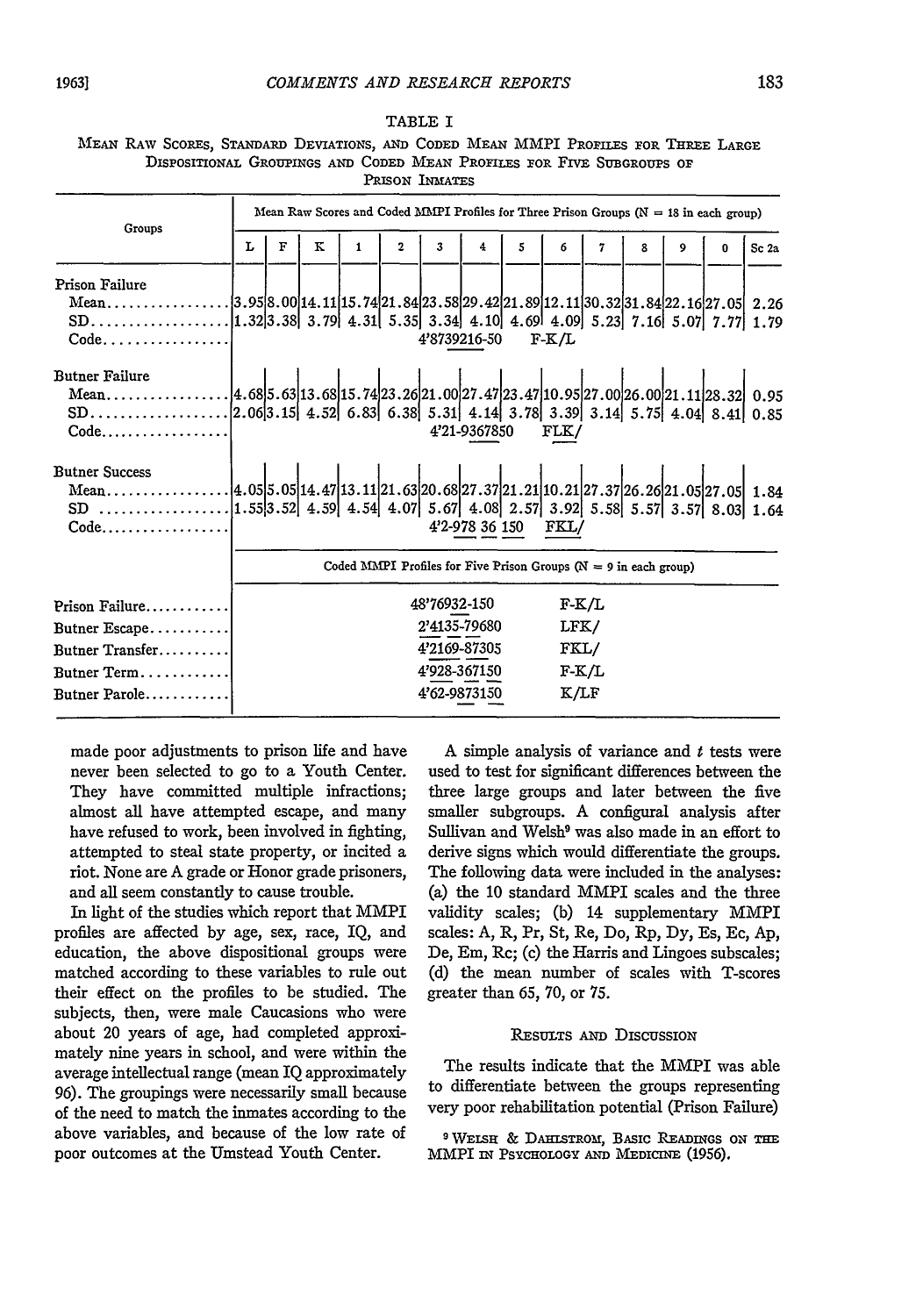|                                |                       | Three Groups $(N = 18$ in each) |                     | Five Groups ( $N = 9$ in each)                 |                  |                 |  |  |  |
|--------------------------------|-----------------------|---------------------------------|---------------------|------------------------------------------------|------------------|-----------------|--|--|--|
| Scale                          |                       | Mean Square                     |                     | Mean Square                                    | F Values         |                 |  |  |  |
|                                | Between<br>$(df = 2)$ | Within<br>$(df = 54)$           | F Values            | Within<br>Between<br>$(df = 4)$<br>$(df = 40)$ |                  |                 |  |  |  |
| $Sc.$<br>$Sc 2a \ldots \ldots$ | 92.93<br>17.16        | 607.11<br>119.16                | $4.13**$<br>$3.89*$ | 469.35<br>24.97                                | 1349.23<br>82.01 | $3.48*$<br>3.04 |  |  |  |

TABLE II SIGNIFICANT RESULTS OF ANALYSIS OF VARIANCE OF DATA FROM EIGHT PRISON GROUPS

**\*p .05**

**\*\*** p .01

and all of the Butner groups, which represent better potential for success in rehabilitation.

Table I shows the mean raw scores of the standard MMPI scales, the coded profiles for the three largest groups, and the coded profiles for the five smallest groups. Scale 8 (Sc) and subscale Sc 2a were the only scales found to be consistently significant in data from all of the dispositional groupings. A summary of the analysis of variance and  $t$  test for these two variables is shown in Tables II and III. High scores on both of these scales are indicative of poor potential. The only sign (after Sullivan and Welsh) which was found to separate the Prison Failure group from the Butner groups was the one in which scale 8 (Sc) is higher than Scale 2 (D) in profiles from inmates with poor outcomes.

The mean coded profiles for all of the groups shown in Table I are typical of those denoting character and behavior disorders, with the highest scale in all but one case being scale 4 (Pd). Further inspection of these coded profiles, however, shows that profiles with the highest scale pair being 42 are indicative of good rehabilitation potential, and profiles with the highest scale pair being 48 are indicative of poor potential.

These are pertinent findings in the light of findings reported in the *MMPI Handbook.'0* It states that prognosis for improvement under a rehabilitation program is poor for inmates with profiles having either 42 or 48 as the higher scale pair. The findings of the present study tend to contradict this, in that inmates with 42 profiles tend to have better rehabilitation potential than those with 48 profiles.

There was no indication that Scales 4 (Pd) and 9 (Ma) functioned as "excitatory" nor that

**10** DAHLSTROM & WELSH, *op. cit. supra* note **1.**

#### TABLE III

**I** TEST VALUES FOR VARIABLES FouND SIG-NIFICANT IN ANALYSES OF VARIANCE OF DATA FROM EIGHT PRISON GROUPS

| Groups                                                                                                                                                                                                                                                                                                          | Sc                         | Sc 2a                                                |
|-----------------------------------------------------------------------------------------------------------------------------------------------------------------------------------------------------------------------------------------------------------------------------------------------------------------|----------------------------|------------------------------------------------------|
| $(N = 18$ in each group)<br>Prison Failure-Butner Failure 2.77** [2.88**<br>Prison Failure—Butner Success 2.65*<br>Butner Failure—Butner Success                                                                                                                                                                | ns                         | $2.09*$<br>ns                                        |
| $(N = 9$ in each group)<br>Prison Failure-Butner Escape 3.12** 2.63*<br>Prison Failure—Butner Transfer 2.20*<br>Prison Failure—Butner Parole 2.59*<br>Butner Escape-Butner Transfer<br>Butner Escape-Butner Term<br>Butner Escape—Butner Parole<br>Butner Transfer-Butner Term<br>Butner Transfer-Butner Parole | ns<br>ns<br>ns<br>ns<br>ns | $2.69*$<br>ns<br>1.79"<br>ns<br>ns<br>ns<br>ns<br>ns |
| Butner Term--Butner Parole                                                                                                                                                                                                                                                                                      | ns                         | ns                                                   |

 $^*$  p .05

Scales 0 (Si) and 5 (Mf) functioned as "inhibitory," as suggested by Hathaway and Monchesi.<sup>11</sup> Inspection of the coded profiles shows that Si and Mf are the lowest two scales in all but one of the profiles. (The Butner Escape profile has Si as the lowest scale while Mf is in an intermediate position.) Scale 8 (Sc), however, does seem to act as "excitatory," while Scale 2 (D) is "inhibitory," giving partial support to the findings of the two authors cited above.

**11** Hathaway & Monachesi, *The Personality of Predelinquent Boys, supra* note 3.

 $*$  p .01

*p* .10